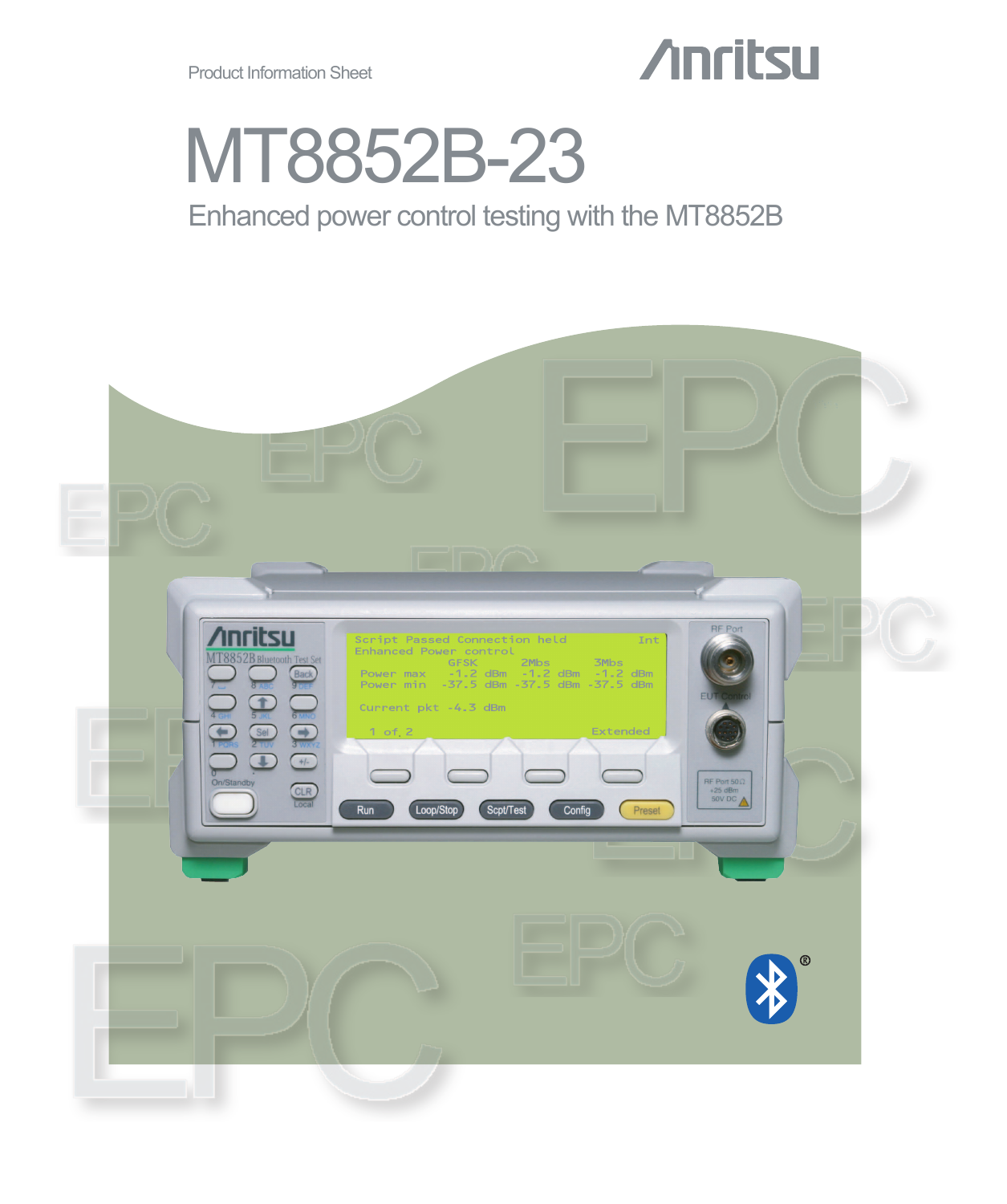The Bluetooth Core Specification now includes an enhanced power control (EPC) feature. The purpose of this feature is to make Bluetooth connections tolerant of rapid power fades. With the introduction of EPC, a new test case has been defined to validate that devices implementing this feature meet the expected performance.

The EPC test case can now be performed on the MT8852B by upgrading to the latest version of the firmware (V4.14) and installing option 23 (Enhanced Power Control).

Users should note that as the EPC additions have not yet been formally adopted by the Bluetooth SIG, this option is currently only available to SIG members operating under the conditions specified in the test system recognition process.

### Enhanced Power Control Implementation on the MT8852B

Set the MT8852B to the desired test script. Select "Basic Rate" at the script entry screen and press the [Setup] soft key to display the screen shown below.



Select "Pwr ctl tests" and press the [Setup] soft key to display the screen shown below.



Select "Enhanced power control" and press the [Setup] soft key to configure the test conditions.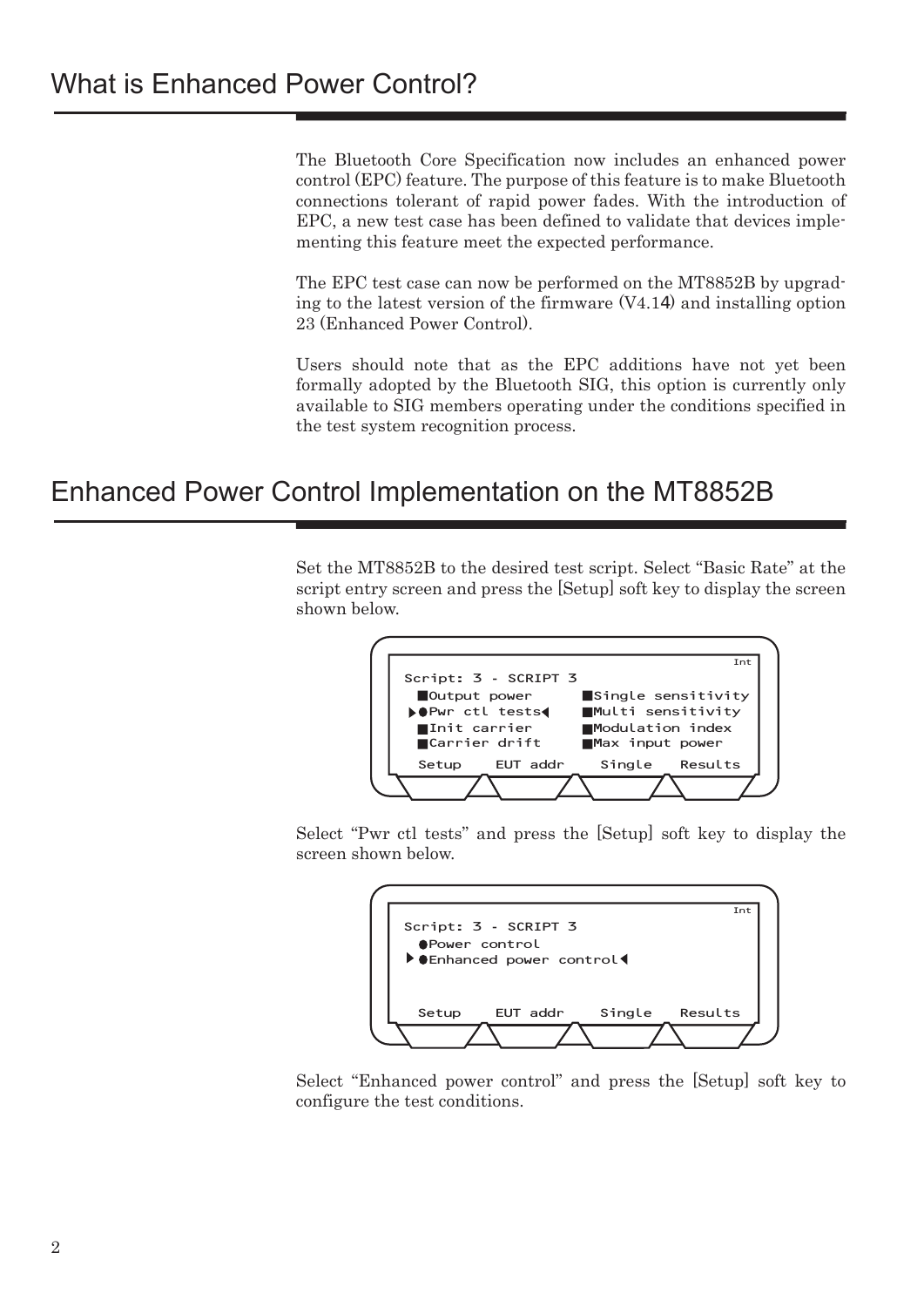| <b>Enhanced Power</b><br>Control | TP/TRM/CA-014-C                                                                                                                                                                                                                                |
|----------------------------------|------------------------------------------------------------------------------------------------------------------------------------------------------------------------------------------------------------------------------------------------|
| Measurement<br>configuration     | Hopping: OFF<br>Test mode: ON<br>Loopback or TX mode<br>Payload: PRBS9<br>Packet type: DH1, 2DH1, 3DH1                                                                                                                                         |
| Displayed results                | Maximum power for each packet type<br>Minimum power for each packet type<br>Maximum power step for each packet type<br>Minimum power step for each packet type<br>Maximum power difference at any step<br>between DHn and 2DHn or 3DHn packets |
| Measurement<br>frequencies       | Three, default to qualification specification or<br>user defined                                                                                                                                                                               |
| Measurement range                | $+22$ dBm to $-35$ dBm average power<br>$(+23$ dBm peak power)                                                                                                                                                                                 |
| Resolution                       | 0.1 dB                                                                                                                                                                                                                                         |
| Accuracy                         | $+20$ dBm to $-35$ dBm, $+/-1$ dB<br>$+22$ dBm to $+20$ dBm, $+/-1.5$ dB                                                                                                                                                                       |

## Ordering Information

| Part number | Item                   |
|-------------|------------------------|
| MT8852B-23  | Enhanced power control |

This test system was developed for prototyping purposes only. This test system is neither a qualified Bluetooth product nor a validated Bluetooth test system and may not be used for qualification after the adoption of the specification. The use of this test system is at the developer's risk.

The test system recoginition program limits the sale of test products to members of the Bluetooth SIG. Under these conditions Anritsu are required to confirm membership status before shipping this product.